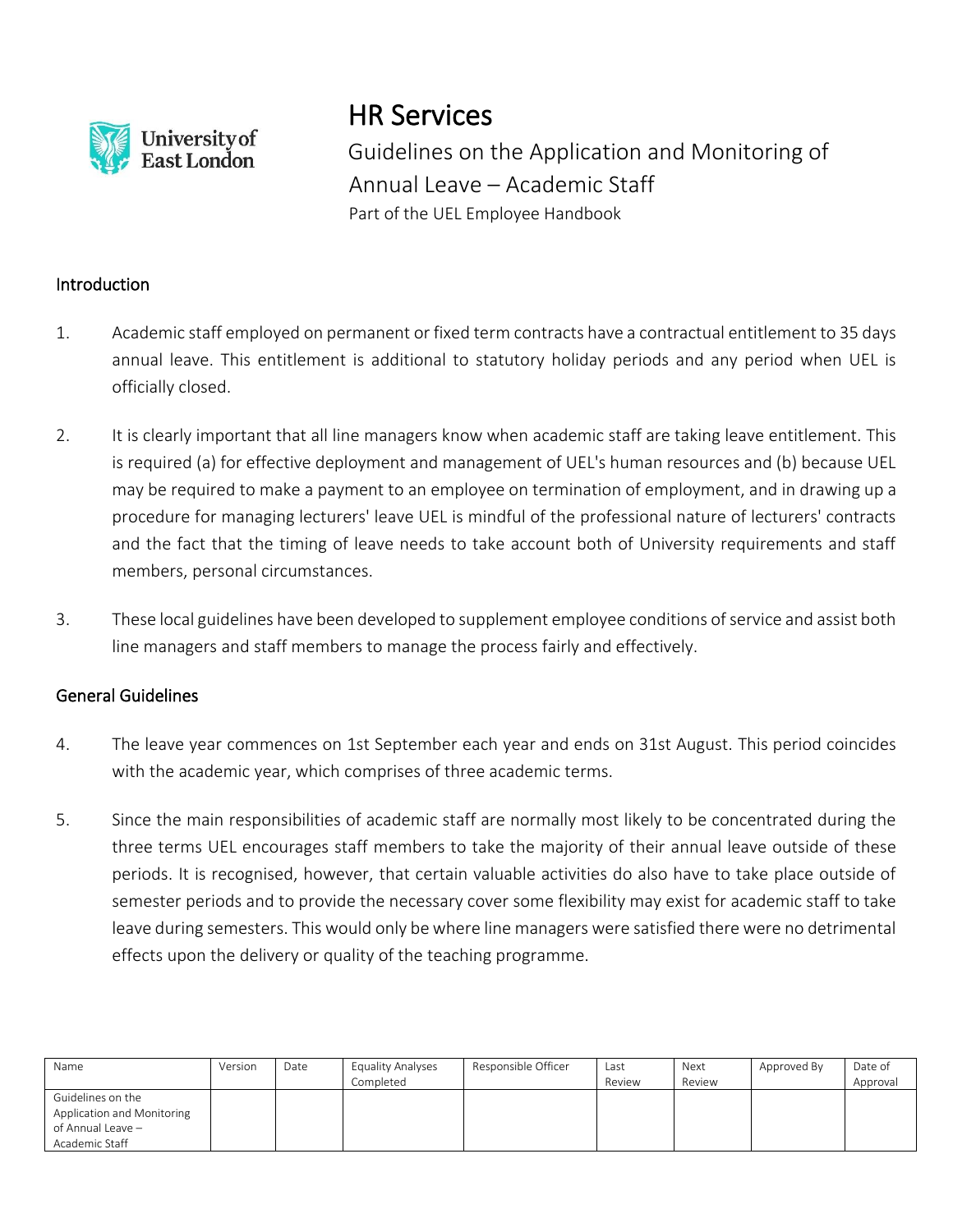

- 6. It is of prime importance that UEL maintains its commitments to students and other clients. Deans of Schools, or their nominee, must therefore ensure coverage of essential activities at all times. Appropriate rotas must be drawn up for periods outside of the three terms semesters to ensure conformity with this obligation. Some liaison will inevitably result from this.
- 7. Equally, since leave entitlement is a personal benefit to staff members it is important that maximum flexibility is given to facilitate the taking of leave at times when the employee's circumstances suit. Many staff members will have domestic circumstances, which may require tailoring of arrangements with other employers and school holidays, etc. Deans of Schools, or their nominee, will therefore need to establish mechanisms to ensure that both University and individual requirements are met insofar as it is possible to achieve.

#### Approval Process - Booking annual leave

- 8. On appointment to UEL, new members of staff will be given access to employee self service where they will be able to book annual leave. This will contain details of the start date, the annual leave entitlement applicable, and the allocated entitlement for the initial year. When an academic member of staff wishes to book annual leave they should log in to employee self-service using their UEL log in details. Their request for annual leave will be submitted to the line manager via self-service portal and an email is generated and sent to the line manager for approval. In booking annual leave, staff members should be mindful of the guidelines issued in paragraphs 4 to 7 above.
- 9. The timing of holidays is subject to the agreement of line managers. Given that not all staff members will be able to take leave simultaneously and UEL will need to ensure appropriate coverage of essential activities, staff members should give as much notice as possible of the wish to take leave. Approval will be signified by the line manager approving the leave request via employee self-service portal.
- 10. In circumstances where the taking of annual holiday presents a difficulty, the staff member concerned shall be consulted with a view to alternatives in the hope of reaching mutually acceptable arrangements.
- 11. For those academic members of staff employed on part time contracts it will be necessary to equate the contractual entitlement to hours. The method to be used for this calculation is to use the equivalent full time hours of 252 (36 hours per week x 7 weeks leave entitlement) and to prorate them accordingly, using the proportion of time the staff member is employed on. Relevant entitlement against proportions of a full time post is set out below: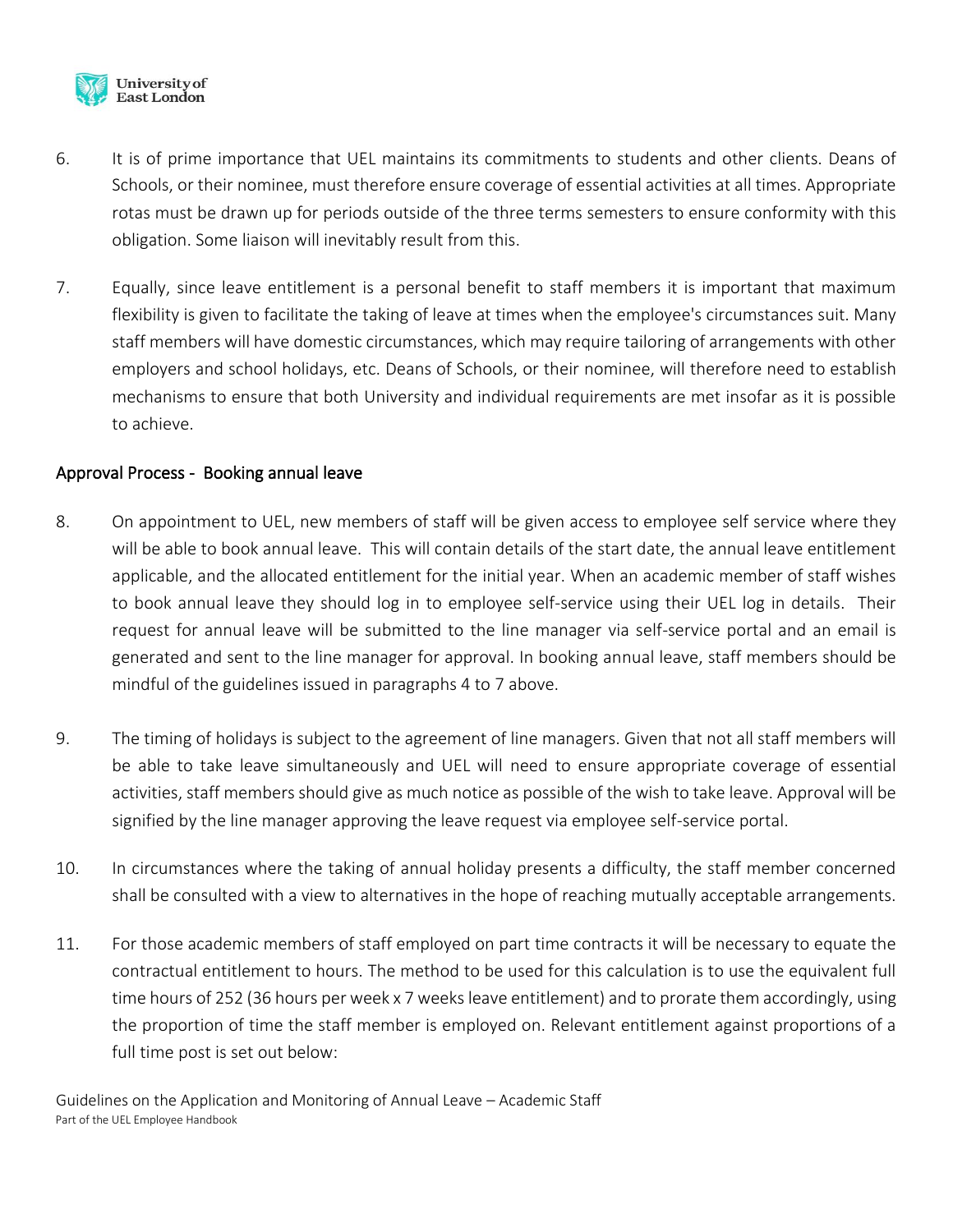

#### Proportion of Post Annual Leave Entitlement

| Proportion/FTE | <b>Annual Leave Entitlement</b> |
|----------------|---------------------------------|
| 0.2            | 50 hours                        |
| 0.3            | 76 hours                        |
| 0.4            | 100 hours                       |
| 0.5            | 126 hours                       |
| 0.6            | 151 hours                       |
| 0.7            | 176 hours                       |
| 0.8            | 202 hours                       |
| 0.9            | 226 hours                       |

12. Part time academic staff wishing to take annual leave should book their total working hours for that day/week.

#### Carry Over of Holiday From One Year to the Next

15. Annual holiday entitlement for one calendar year should normally be utilised during that year. Exceptionally, Deans of School may agree to the carry over of a maximum of five days to the next leave year, to be taken by 28th February. Any carry over of more than five days may only be approved by the Vice Chancellor or nominee. Leave outstanding at the end of a year not covered by the above arrangements shall be lost.

#### Accrual of Holiday

16. In the holiday year in which employment commences or terminates, annual holiday entitlement accrues on a pro rata basis for each complete month of service.

#### Payment in Lieu of Leave Not Taken

17. UEL does not make payments in lieu of leave not taken, except, for permanent staff members, during the last year of employment where the date of departure may be part way through the leave year and an employee may not have fully utilised their entitlement. In such circumstances a payment in lieu of leave not taken will be made in accordance with the formula set out in appendix 2.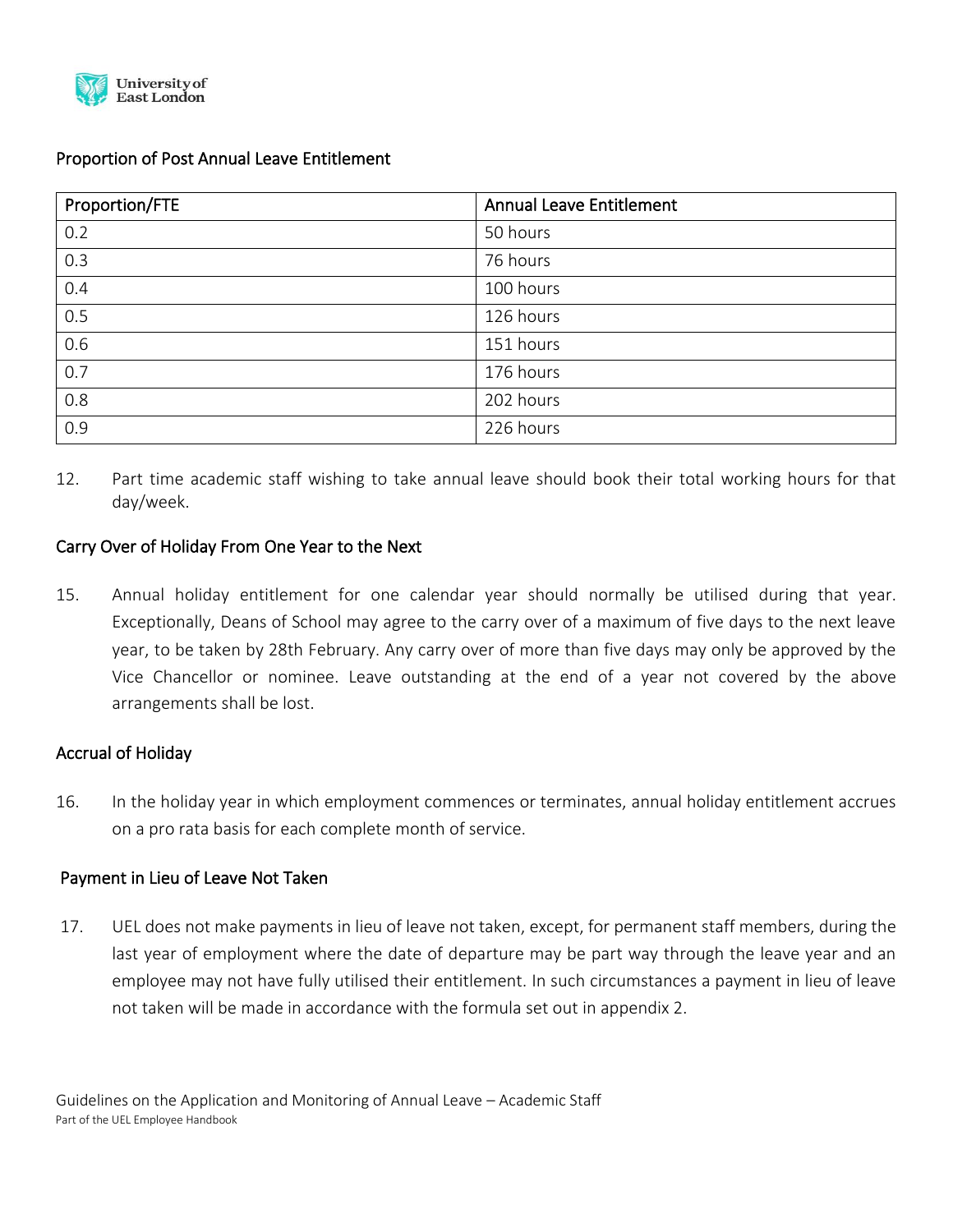

18. If a member of staff leaves having exceeded the accrued leave entitlement, an amount calculated with reference to the formula specified in appendix 1 will be deducted from final salary. No payment in lieu of leave not taken will be made to staff employed on fixed term contracts. Such staff members are expected to ensure utilisation of their leave allocation during the relevant contract period. Where a contract is for a period in excess of one year, however, similar carry over arrangements will apply as set out in paragraph 15 above.

## New Staff Members

19. Every effort will be made to meet the needs of new staff members in respect of any commitments to holidays already entered into. New staff members should apprise UEL of any holiday plans at the earliest opportunity. Where the booked holiday exceeds the new employee's annual holiday entitlement, consideration will be given to granting unpaid holiday.

#### Illness During Holiday

20. Staff members who are ill during a period of annual holiday may be entered to treat the days of sickness as days of sickness absence and count them against sick pay entitlement. They must satisfy UEL that the illness was genuine and must provide either a self certificate (for absences of up to seven days) or a doctor's certificate (for absences of more than seven days). Subject to management approval, days of annual holiday lost through illness may be taken again at a later date.

## Holiday Entitlement During Illness

21. Holiday entitlement will accrue normally during periods of sickness absence except that during long term sickness absence where large periods of leave may be outstanding, staff members will not be able to transfer in excess of 5 days' leave from one year to another and the amount of leave that can be taken at the end of a particular year will be subject to the operational exigencies of the School and at the discretion of the Dean of School.

## Matters of Grievance Relating to Annual Holiday Entitlement

22. Deans of Schools and academic members of staff are encouraged to resolve locally any differences over the approval and taking of leave. Any difficulty not able to be resolved by such means may be dealt with through UEL's Grievance Procedure.

Guidelines on the Application and Monitoring of Annual Leave – Academic Staff Part of the UEL Employee Handbook